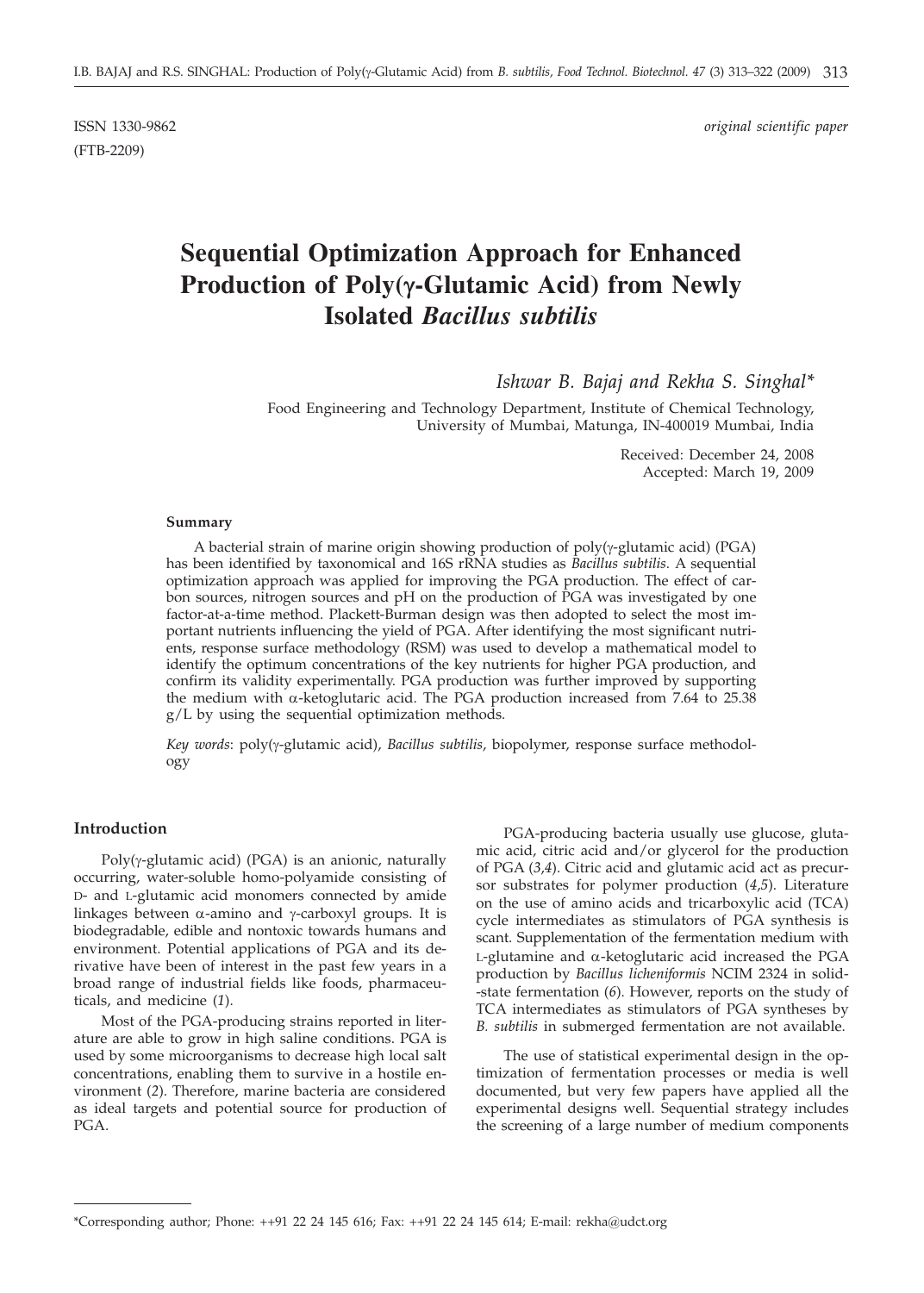followed by the optimization of a subset of those components using response surface methodology (*7*).

This paper addresses screening of marine bacteria for PGA production, identification of the strain giving maximum production by 16S rRNA, and optimization of PGA production applying sequential optimization strategy and by using amino acids and TCA cycle intermediates.

# **Materials and Methods**

# *Materials*

All the chemicals used in the present study were of the AR grade and were purchased from HiMedia Ltd, Mumbai, India. L-glutamine, L-arginine, L-ornithine, L-proline, L-alanine, L-aspartic acid, a-ketoglutaric acid, malic acid, succinic acid and pyruvic acid were purchased from S.D. Fine Chemicals Limited, Mumbai, India. PGA was generously provided by Vedan Enterprise Corporation, Taiwan.

# *Screening of marine bacteria for PGA-producing strain*

About 350 marine strains were screened for PGA production. Marine strains were spread on the medium containing (in g/L): glucose 10, ammonium chloride 5, L-glutamic acid 10,  $KH_2PO_4$  0.5,  $MgSO_4$ ·7 $H_2O$  0.1 and agar 15 (pH=6.5) and incubated at 37 °C. After 48 h of incubation, highly mucoid colonies on the plates were picked up, inoculated into 20 mL of screening medium and incubated at 37 °C in a rotary shaker at 220 rpm for 48 h. The screening medium was prepared by combining the composition of the medium reported by Du *et al*. (*8*) for production of PGA and artificial seawater (*9*), which is necessary for growth of marine organisms. The composition of the screening medium was (in g/L): glycerol 25, ammonium chloride 6, citric acid 12, L-glutamic acid 20, NaCl 24.7, KCl 0.66, K<sub>2</sub>HPO<sub>4</sub> 1, MgSO<sub>4</sub>·7H<sub>2</sub>O 6.8, CaCl<sub>2</sub>⋅2H<sub>2</sub>O 0.2, NaHCO<sub>3</sub> 0.18, MgCl<sub>2</sub>⋅6H<sub>2</sub>O 4.7 and  $MnSO_4$ <sup>-7</sup>H<sub>2</sub>O 0.05 (pH=6.5). The relative viscosity of culture broth was measured by Haake VT550 rotoviscometer with a sensor system NV (cup) and MV (rotor). The PGA produced in highly viscous culture broth was confirmed by using HPLC profile and product characterization. Taxonomical characterization of PGA-producing bacteria was performed according to Bergey's Manual of Bacteriology (*10*). 16S rRNA study was carried out at National Centre for Cell Science (NCCS), Pune, India.

## *Fermentative production of PGA*

Composition of the production and seed medium was similar to that of the screening medium. A loopful of cells from a slant was transferred to 25 mL of the seed medium in a 100-mL conical flask, incubated at 37 °C and 200 rpm for 16 h, and used as the inoculum. Fermentation was carried out in 250-mL Erlenmeyer flasks, each containing 50 mL of the sterile production medium. The medium was inoculated with 1 % (by volume) of 16-hour culture containing approx. 3**×**107 cells/mL. The flasks were inoculated on a rotary shaker at (37±2) °C and 200 rpm.

# *Primary optimization stage: One factor-at-a-time method*

For evaluation of the effect of different carbon sources on the production of PGA, glycerol was substituted with different carbon sources, *viz*. glucose, sucrose, maltose, lactose, galactose, sorbitol or mannitol at 25 g/L.

To study the effect of different nitrogen sources on PGA production, ammonium chloride was replaced with organic nitrogen sources like peptone, yeast extract, soybean meal, corn steep liquor and malt extract; and inorganic nitrogen sources like sodium nitrate, potassium nitrate, ammonium chloride, ammonium sulphate and ammonium nitrate at 6.0 g/L.

In order to monitor the effect of pH on PGA production, fermentation runs were carried out at initial pH varying from 5.0–7.0.

## *Screening stage: Plackett–Burman design*

In this study Plackett–Burman design was applied for screening medium components with respect to their main effects and not their interaction (*11*). These variables screened with a twelve-run Plackett–Burman design are shown in Table 1. The effect of each variable was determined by the following equation:

$$
E(x_i)=2(\Sigma M_i^* - M_i^-)/N
$$
 /1/

where  $E(x_i)$  is the concentration effect of the tested variable,  $M_i^+$  and  $M_i^-$  are the total production from the trials where the measured variable (*x*<sup>i</sup> ) was present at high and low concentrations, respectively; and *N* is the number of trials. Experimental error was estimated by calculating the variance among the dummy variables as follows:

$$
V_{\text{eff}} = \Sigma (E_{\text{d}})^2 / n \qquad \qquad /2 /
$$

where  $V_{\text{eff}}$  is the variance of the concentration effect,  $E_{\text{d}}$ is the concentration effect for the dummy variable and *n* is the number of dummy variables. Standard error (SE) of the concentration effect was the square root of the variance of an effect, and the significance level (p-value) of each concentration effect was determined using Student's *t*-test:

$$
t(x_i) = E(x_i) / SE \t\t(3)
$$

where  $E(x_i)$  is the effect of variable  $x_i$ .

## *Superior optimization stage: RSM*

A central composite rotatable design (CCRD) for four independent variables was used to obtain the combination of values that optimizes the response within the region of three-dimensional observation spaces, which allows one to design a minimal number of experiments. The experiments were designed using the software Design Expert trial version 6.0.10 (State Ease, Minneapolis, MN, USA).

The medium components (independent variables) selected for the optimization were glucose, citric acid, sodium chloride and ammonium chloride. Regression analysis was performed on the data obtained from the design experiments. The second order polynomial coefficients were calculated to estimate the responses of the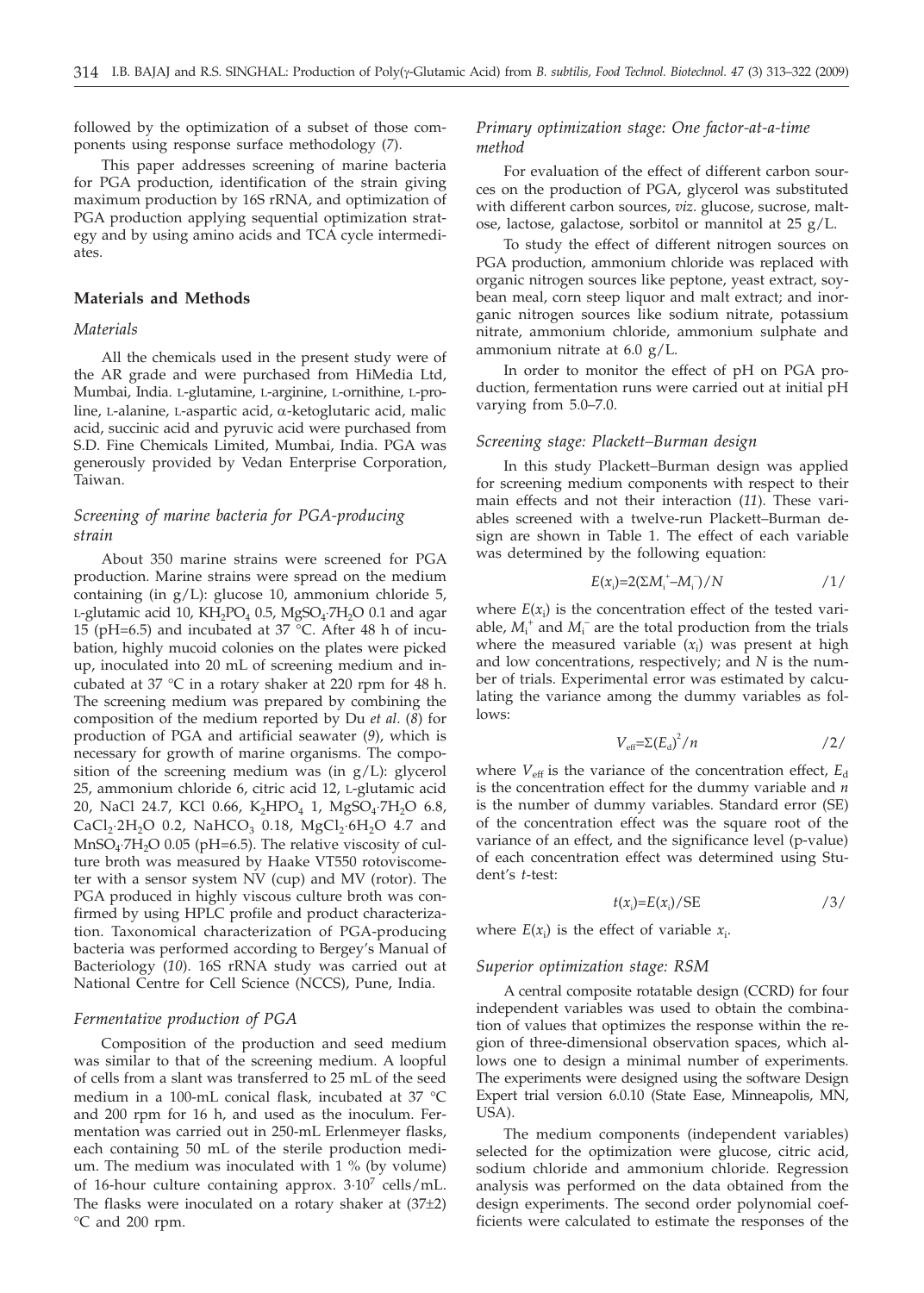| Serial no.     | $X_1$        | $X_2$        | $X_3$        | $X_4$        | $X_5$        | $X_6$    | $X_7$        | $X_8$        | $X_9$         | $X_{10}$     | $D_1$        | $\gamma (\rm{PGA})^a/\underline{(g/L)}$ |
|----------------|--------------|--------------|--------------|--------------|--------------|----------|--------------|--------------|---------------|--------------|--------------|-----------------------------------------|
| 1              | $\mathbf{1}$ | $-1$         | 1            | $-1$         | $-1$         | $-1$     | и            | $\mathbf{1}$ | 1             | $-1$         | $\mathbf{1}$ | $6.21 \pm 0.62$                         |
| $\overline{2}$ |              | 1            | $-1$         | $\mathbf{1}$ | $-1$         | $-1$     | $-1$         | $\mathbf{1}$ | 1             | Τ.           | $-1$         | $3.26 \pm 0.21$                         |
| 3              | $-1$         | $\mathbf{1}$ |              | $-1$         | 1            | $-1$     | $-1$         | $-1$         |               |              | $\mathbf{1}$ | $3.25 \pm 0.38$                         |
| 4              | 1            | $-1$         | $\mathbf{1}$ | 1            | $-1$         | 1        | $-1$         | $-1$         | $-1$          | 1            | $\mathbf{1}$ | $5.92 \pm 0.61$                         |
| 5              | 1            | $\mathbf{1}$ | $-1$         | 1            | 1            | $-1$     | $\mathbf{I}$ | $-1$         | $-1$          | $-1$         | $\mathbf{1}$ | 3.78±0.35                               |
| 6              |              | $\mathbf{1}$ | 1            | $-1$         | $\mathbf{1}$ | 1        | $-1$         | $\mathbf{1}$ | $-1$          | $-1$         | $-1$         | 11.28±0.82                              |
| 7              | $-1$         | $\mathbf{1}$ | 1            | 1            | $-1$         | 1        |              | $-1$         | 1             | $-1$         | $-1$         | $4.82 \pm 0.15$                         |
| 8              | $-1$         | $-1$         |              |              | 1            | $-1$     |              | $\mathbf{1}$ | $-1$          |              | $-1$         | $1.64 \pm 0.19$                         |
| 9              | $-1$         | $-1$         | $-1$         |              | 1            | <b>1</b> | $-1$         | 1            | $\mathcal{I}$ | $-1$         | 1            | $2.64 \pm 0.31$                         |
| 10             |              | $-1$         | $-1$         | $-1$         | 1            | и        | и            | $-1$         | -1            | $\mathbf{I}$ | $-1$         | $2.71 \pm 0.14$                         |
| 11             | $-1$         | $\mathbf{1}$ | $-1$         | $-1$         | $-1$         | 1        | 1            | $\mathbf{1}$ | $-1$          | 1            | $\mathbf{1}$ | $2.44 \pm 0.11$                         |
| 12             | $-1$         | $-1$         | $-1$         | $-1$         | $-1$         | $-1$     | $-1$         | $-1$         | $-1$          | $-1$         | $-1$         | $0.85 \pm 0.02$                         |

Table 1. Plackett–Burman design with coded values along with observed results for PGA production

 $X_1 - X_{10}$  are independent variables:  $X_1$  glucose,  $X_2$  citric acid,  $X_3$  ammonium chloride,  $X_4$  glutamic acid,  $X_5$  MgSO<sub>4</sub>·7H<sub>2</sub>O,

X6 NaCl, X7 K2HPO4, X8 KCl, X9 CaCl2, X10 MnSO4×7H2O

 $D_1$  is dummy variable

Results are mean±SD of at least three determinations

dependent variable. Response surface plots were also obtained using Design Expert v. 6.0.10.

# *Optimization using precursors: Effect of the addition of amino acids and TCA cycle intermediates*

To study the effect of the addition of amino acids on PGA production, amino acids of glutamic acid family (L-glutamine, L-arginine, L-ornithine and L-proline) and amino acids involved in biosynthetic pathway of PGA (L-alanine and L-aspartic acid) were added individually at 0.5, 1.0 and 1.5 mM to the production medium. Fermentation medium devoid of amino acids was used as the control.

To study the effect of the addition of different TCA cycle intermediates on PGA production,  $\alpha$ -ketoglutaric acid, malic acid, succinic acid or pyruvic acid were added individually at 5.0, 10 and 15 mM to the production medium. Fermentation medium devoid of TCA cycle intermediate served as control.

# *Purification of PGA*

PGA was purified by the method reported by Goto and Kunioka (*3*). Culture broth was appropriately diluted and cells were separated from the broth by centrifugation at 10 000 rpm and 4 °C for 20 min. The supernatant containing PGA was poured into four volumes of methanol and kept at 4 °C for 12 h. Crude PGA was collected by centrifugation at 10 000 rpm and 4 °C for 30 min, then dissolved in distilled water and any insoluble impurity was removed by centrifugation. The aqueous PGA solution was desalted by dialysis (molecular mass cutoff of 3500) against 1 L of distilled water for 12 h with three water exchanges, and finally lyophilized to prepare pure PGA.

# *Analytical methods*

PGA concentration was determined by the method of Xiong *et al*. (*12*). Jasko HPLC system fitted with PL aquagel-OH gel permeation chromatogram column (7.8´

300 mm, Polymer Laboratories Ltd., UK) and UV detector was used for PGA analysis. Samples were eluted with 0.1 mM sodium chloride at a flow rate of 1 mL/min and detected at 220 nm. The purified PGA was used as a standard (*13*).

A volume of 20 mL of properly diluted culture broth was centrifuged at 10 000 rpm and 4  $\degree$ C for 20 min to separate the cell mass. The detained cell pellet was then dried in hot air oven at 80 $\degree$ C to a constant mass for dry cell mass.

Glucose in the fermentation broth was estimated by a dinitrosalicylic acid method (*14*). Concentration of citric acid was determined by a method described by Marrier and Boulet (*15*), while the concentration of glutamic acid was determined by HPLC with the conditions identical to those for quantification of PGA.

## *Characterization of PGA*

## Molecular mass determination

Jasko HPLC system fitted with PL aquagel-OH gel permeation chromatogram columns  $(2\times$ PL aquagel-OH MIXED-H 8 um, 300×7.5 mm, Polymer Laboratories Ltd., UK) and refractive index (RI) detector was used for determination of molecular mass of PGA. Polyethylene oxide standards were used to construct a standard curve. The eluant was 0.2 M NaNO<sub>3</sub> (pH=7) and the flow rate was set at 1 mL/min (*13*).

#### Amino acid analysis

The PGA produced from *B. subtilis* R 23 was purified and hydrolyzed using 6 M HCl at 110 °C for 24 h in a sealed and evacuated tube and then used for amino acid analysis. Thin layer chromatography was performed on a cellulose plate (Merck, USA) with solvent systems of butanol/acetic acid/water (3:1:1, by mass) and 96 % ethanol/water (63:37, by mass). Detection of amino acids was done by spraying with 0.2 % ninhydrin in acetone (*16*).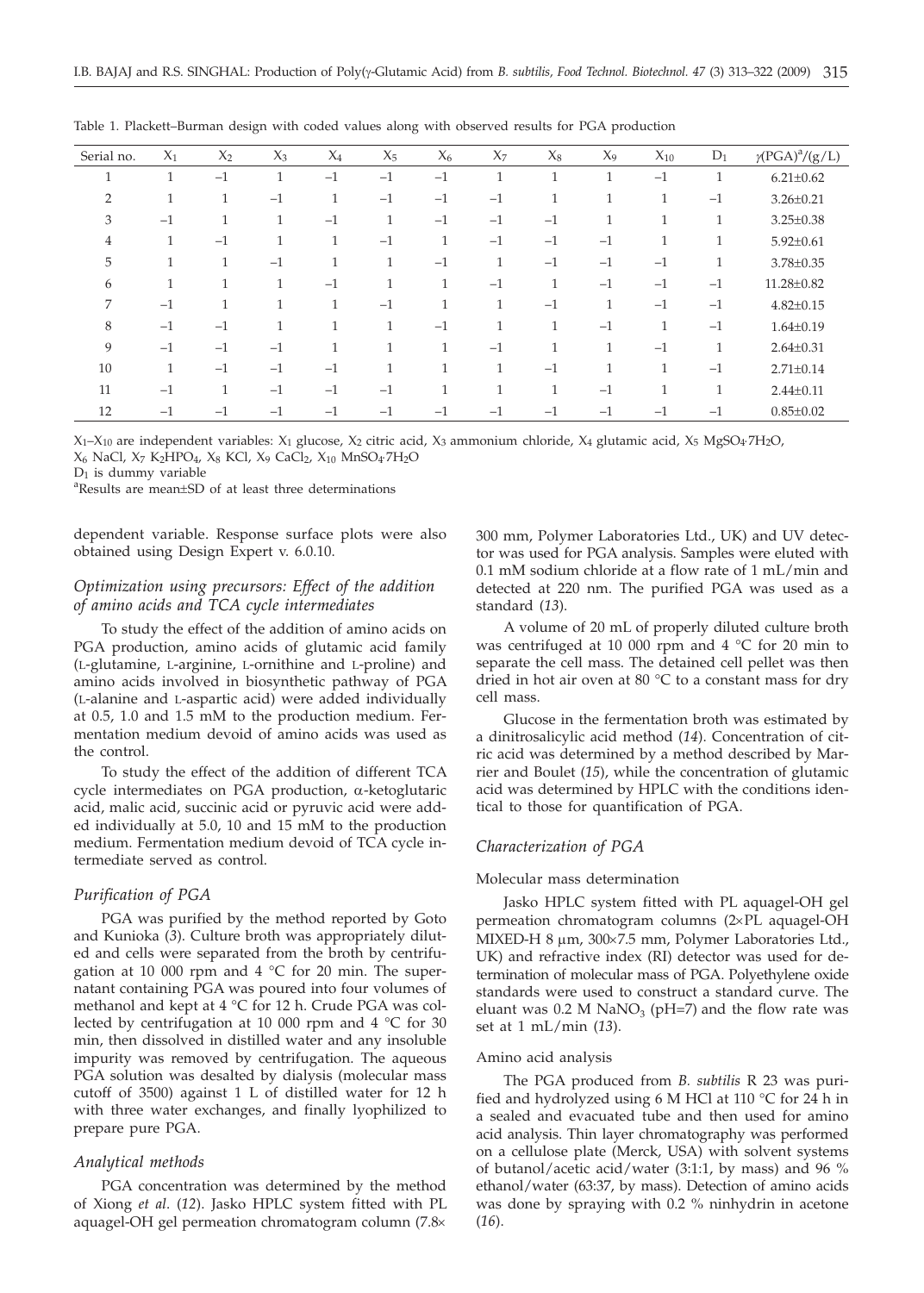# Total sugar content

The total carbohydrate content of the PGA produced by *B. subtilis* R 23 was determined by the phenol–sulphuric acid method (*17*).

# **Results and Discussion**

# *Screening for PGA-producing strain*

Microbes can sense, adapt and respond to their environment quickly and can compete for defense and survival by generation of unique metabolites. These metabolites are produced in response to stress, and many have shown value in biotechnological or pharmaceutical applications. The marine environment contains high salt levels and poor nutrition, leading to smaller microbial growth. The ecology of marine natural products actually reveals that many of these compounds are utilized by the marine organisms for survival (*2*).

About 350 marine strains were screened for PGA production, initially on the basis of relative viscosity of fermentation broth. Amongst these, one strain produced sufficient amount of PGA, and hence was selected for further study. Taxonomical characterization of PGA-producing bacteria was performed according to Bergey's Manual of Bacteriology (*10*). It was an aerobic, Gram- -positive, motile and rod-shaped organism. Furthermore, nitrate reduction, Voges-Proskauer, nitrate utilization, casein utilization and catalase production tests were positive, and starch utilization test was negative. On the basis of these characteristics, the bacterium was considered as belonging to genus *Bacillus*. Study including 16S rRNA showed the PGA-producing strain to have 98 % 16S rRNA sequence similarity with *Bacillus subtilis* JK-1, and hence was named *Bacillus subtilis* R 23. The 16S rRNA sequence of *Bacillus subtilis* R 23 was deposited in GenBank under the accession number EU 598267.

### *One factor-at-a-time method*

Among the evaluated carbon sources, glucose supported maximum production of PGA and biomass of (7.64 $\pm$ 0.5) and (2.17 $\pm$ 0.18) g/L, respectively (Fig. 1). The biosynthetic pathway for PGA synthesis, which most



**Fig. 1.** Effect of different carbon sources on PGA production by *B. subtilis* R 23

likely involves the TCA cycle, suggests that carbon sources like glucose are useful for both cell growth and PGA production (*1*). Glucose has also been reported to be a better carbon source than sucrose, maltose, lactose, or starch for PGA production in *B. subtilis* NX-2 and *B. subtilis* F-2-01 (*18*,*19*).

Among the studied nitrogen sources, ammonium chloride supported maximum PGA production (Fig. 2). Biomass production was high but PGA yield was lower with organic nitrogen sources compared to inorganic nitrogen sources. Goto and Kunioka (*3*) suggested that free NH<sub>4</sub><sup>+</sup> ions are required for PGA production. The availability of free  $NH_4^+$  ions from inorganic nitrogen sources is higher than that from organic nitrogen sources. Most researchers use inorganic nitrogen sources for production of PGA (*3*,*8*,*20*).



**Fig. 2.** Effect of different nitrogen sources on PGA production by *B. subtilis* R 23

An initial pH of 6.5 supported maximum PGA  $(7.81\pm0.21)$  and biomass  $(2.36\pm0.09)$  production (Fig. 3). The final pH value at the end of the cultivation was 5.7±0.3. Most studies on fermentative production of PGA were carried out at pH=6.5 (*8*). pH is a significant factor that influences the physiology of a microorganism by affecting nutrient solubility and uptake, enzyme activity, cell membrane morphology, by-product formation and oxidative-reductive reactions. During production of PGA, citrate utilization occurs more rapidly and to a greater extent at pH=6.5 (*21*).



**Fig. 3.** Effect of pH on PGA production by *B. subtilis* R 23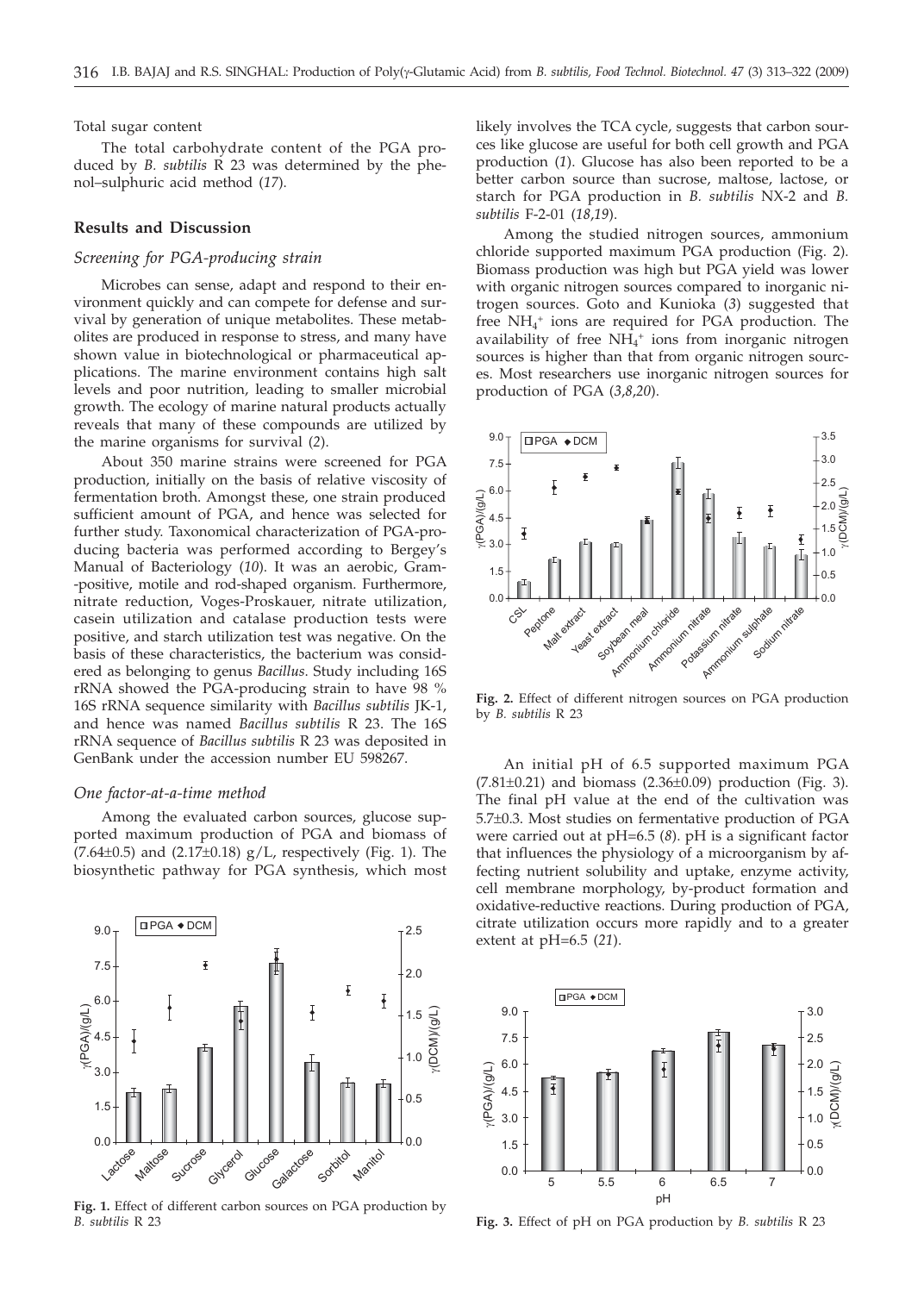## *Screening using Plackett–Burman design*

Plackett–Burman design was adopted to select the most significant medium components. High and low limits of variables are shown in Table 2. The experimental design protocol (recipe) along with responses of different experimental trials is shown in Table 1.

Table 2 shows ANOVA for the results of Plackett- -Burman design.

Contrast coefficients allow the determination of the effect of each constituent. A large contrast coefficient, either positive or negative, indicates that a factor has a large impact on titre; while a coefficient close to zero means that a factor has little or no effect. The p-value is the probability that the magnitude of a contrast coefficient is due to random process variability and it serves as a tool for checking the significance of each of the coefficients. A low p-value indicates a real, or significant effect. The significance of each variable was determined by applying the Student's *t*-test.

Analysis of p-value showed that among the tested variables, glucose, citric acid, ammonium chloride, glutamic acid, sodium chloride,  $K_2HPO_4$ , KCl, CaCl<sub>2</sub> and  $MnSO_4$ <sup>-7H<sub>2</sub>O had significant effect on PGA production</sup> (p<0.05) (Table 2). Contrast coefficients allow the determination of the effect of each constituent. Positive contrast coefficient suggests a factor to have a large impact on titre, while a negative contrast coefficient indicates it to be less effective on the titre. The contrast coefficient of glutamic acid,  $K_2HPO_4$  and  $MnSO_4$ <sup>-7</sup>H<sub>2</sub>O was negative (Table 2). By considering both facts, the four most significant components (glucose, citric acid, sodium chloride and ammonium chloride) were selected for further optimization by RSM.

## *Optimization using RSM*

Based on the Plackett–Burman design, glucose (A), citric acid (B), sodium chloride (C) and ammonium chloride (D) were selected for further optimization by RSM. To examine the combined effect of these medium components (independent variables) on PGA production, a central composite factorial design of  $2<sup>4</sup>=16$  plus 6 centre points and  $(2\times4=8)$  star points leading to a total of 30 experiments was performed. A CCRD matrix of independent variables in form of coded and actual values along with responses of each experimental trial is given in Table 3. The results of the ANOVA test of the quadratic regression model indicate that the model is significant at p<0.05 (Table 4).

The p*-*values were used as a tool to check the significance of each of the coefficients, which in turn are necessary to understand the pattern of the mutual interactions between the test variables. Along with the coefficient estimate, p-values are given in Table 4. The smaller the magnitude of p, the more significant the corresponding coefficient. Values of p lower than 0.05 indicate that model terms are significant. The coefficient estimates and the corresponding p-values suggest that among the test variables used in the study, A (glucose), B (citric acid), C (sodium chloride),  $A^2$  (glucose squared),  $B^2$  (citric acid squared),  $C^2$  (sodium chloride squared) and  $D^2$  (ammonium chloride squared) were significant model terms. Interactions between A and B, A and C, and B and D were also significant. The corresponding second-order response model that was found after the analysis of regression was:

PGA/(g/L)=4.89-0.78×A+1.51×B-1.43×C+0.12×D+1.00×  $\times$ A<sup>2</sup>-0.87×B<sup>2</sup>-0.50×C<sup>2</sup>-0.65×D<sup>2</sup>+0.63×A×B-0.90×A×  $\times$ C–0.39 $\times$ A $\times$ D–0.39 $\times$ B $\times$ C+0.51 $\times$ B $\times$ D+0.089 $\times$ C $\times$ D /4/

The fit of the model was also expressed by the coefficient of regression  $\mathbb{R}^2$ , which was found to be 0.95, indicating that 95 % of the variability in the response (PGA yield) could be explained by the model.

Other parameters of ANOVA for response surface quadratic model were also studied. The Pred R-Squared of 0.80 was in reasonable agreement with the Adj R- -Squared of 0.91. Adeq Precision measures the signal to noise ratio. A ratio greater than 4 is desirable (*22*). Here, the ratio of 19.10 indicated an adequate signal.

The special features of the RSM tool, 'contour plot generation' and 'point prediction' were also studied to find optimum value of the combination of the four medium constituents for the maximum production of PGA. These predicted values were experimentally verified. It was observed that medium containing (in g/L): glucose 52.5, citric acid 15.5, sodium chloride 20 and ammonium chloride 4.75 yielded a maximum of  $(20.23\pm1.2)$  g/L of PGA.

Table 2. Assigned concentrations of variables at different levels in Plackett–Burman design and ANOVA of the results for production of PGA by *B. subtilis* R 23

| Factor                                  |       | $\gamma/(g/L)$ | Mean   | Coefficient | Standard | F-value | p-value |
|-----------------------------------------|-------|----------------|--------|-------------|----------|---------|---------|
|                                         | Lower | Higher         | square | estimate    | error    |         |         |
| Glucose $(X_1)$                         | 10.00 | 50.0           | 25.58  | 1.46        | 0.027    | 2997.56 | 0.0116  |
| Citric acid $(X2)$                      | 4.00  | 16.0           | 6.54   | 0.74        | 0.027    | 766.60  | 0.0230  |
| Ammonium chloride $(X_3)$               | 2.00  | 8.0            | 25.35  | 1.45        | 0.027    | 2970.25 | 0.0117  |
| Glutamic acid $(X_4)$                   | 5.00  | 20.0           | 1.83   | $-0.39$     | 0.027    | 213.89  | 0.0435  |
| $MgSO_4$ -7H <sub>2</sub> O $(X_5)$     | 0.50  | 1.0            | 0.27   | 0.15        | 0.027    | 31.64   | 0.1120  |
| NaCl $(X_6)$                            | 10.00 | 40.0           | 9.76   | 0.90        | 0.027    | 1143.29 | 0.0188  |
| $K_2HPO_4(X_7)$                         | 0.50  | 1.0            | 2.61   | $-0.47$     | 0.027    | 306.25  | 0.0363  |
| $KCl(X_8)$                              | 0.75  | 3.0            | 3.14   | 0.51        | 0.027    | 368.16  | 0.0331  |
| CaCl <sub>2</sub> (X <sub>9</sub> )     | 0.10  | 0.5            | 0.76   | $-0.25$     | 0.027    | 89.07   | 0.0672  |
| $MnSO_4$ : 7H <sub>2</sub> O $(X_{10})$ | 0.05  | 0.2            | 8.94   | $-0.86$     | 0.027    | 1048.14 | 0.0197  |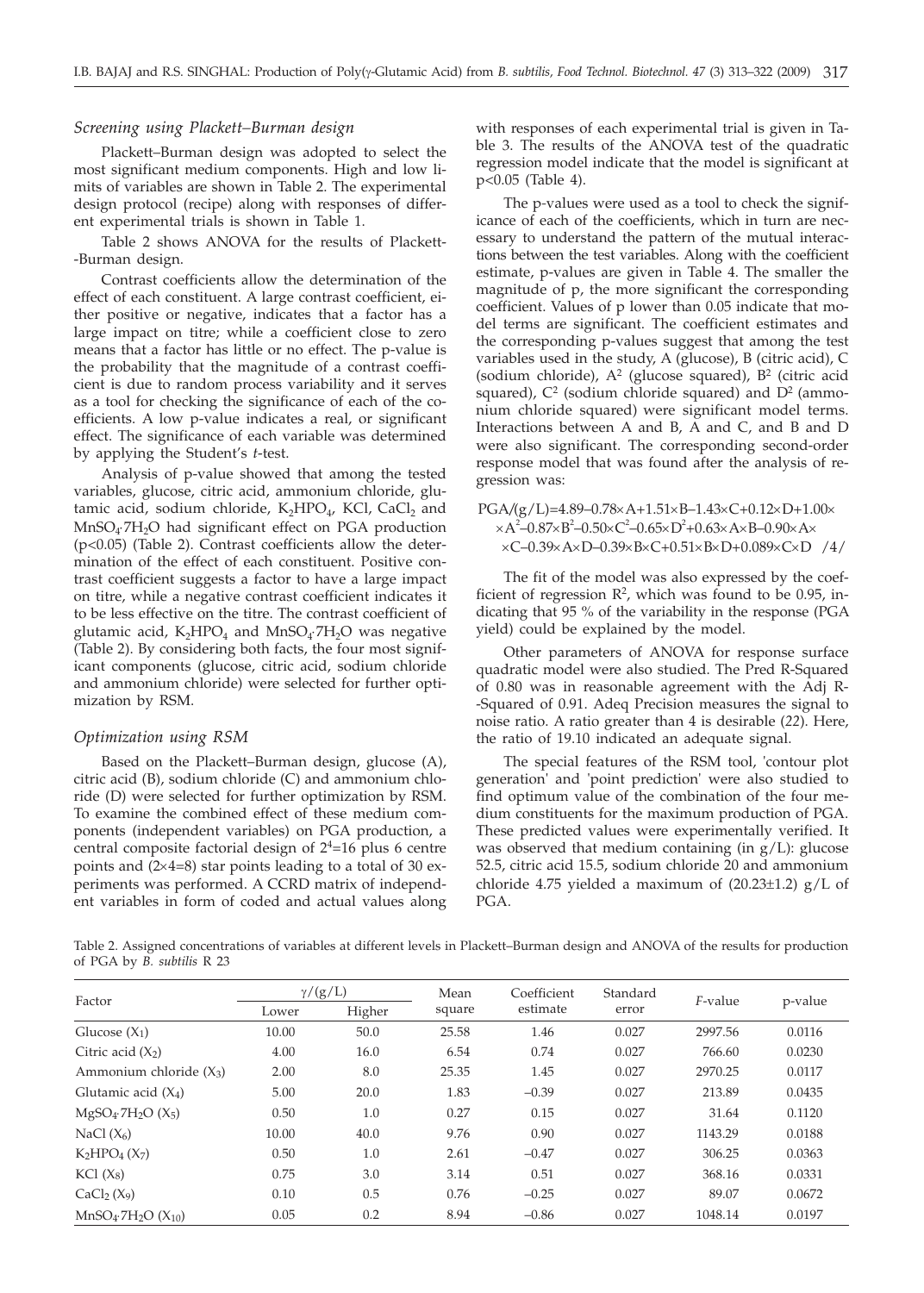| Standard       | $\gamma$ (glucose) | $\gamma$ (citric acid) | y(sodium chloride) | y(ammonium chloride) |                                    |
|----------------|--------------------|------------------------|--------------------|----------------------|------------------------------------|
| run            | g/L                | g/L                    | g/L                | g/L                  | $\gamma$ (PGA) <sup>a</sup> /(g/L) |
| $\mathbf{1}$   | $-1.00(25)$        | $-1.00(8)$             | $-1.00(20)$        | 1.00(12)             | $16.58 \pm 1.1$                    |
| $\overline{2}$ | 1.00(50)           | $-1.00(8)$             | $-1.00(20)$        | $-1.00(6)$           | $16.13 \pm 0.8$                    |
| 3              | $-1.00(25)$        | 1.00(16)               | $-1.00(20)$        | $-1.00(6)$           | $18.11 \pm 0.7$                    |
| $\,4$          | 1.00(50)           | 1.00(16)               | $-1.00(20)$        | 1.00(12)             | $20.24 \pm 1.0$                    |
| 5              | $-1.00(25)$        | $-1.00(8)$             | 1.00(40)           | $-1.00(6)$           | $15.87 \pm 1.3$                    |
| 6              | 1.00(50)           | $-1.00(8)$             | 1.00(40)           | 1.00(12)             | $10.19 \pm 0.5$                    |
| 7              | $-1.00(25)$        | 1.00(16)               | 1.00(40)           | 1.00(12)             | $17.82{\pm}0.4$                    |
| $\,$ 8 $\,$    | 1.00(50)           | 1.00(16)               | 1.00(40)           | $-1.00(6)$           | 13.89±0.7                          |
| 9              | 0.00(37.5)         | 0.00(12)               | 0.00(30)           | 0.00(9)              | $15.30 \pm 0.9$                    |
| $10\,$         | 0.00(37.5)         | 0.00(12)               | 0.00(30)           | 0.00(9)              | $16.38 \pm 0.4$                    |
| 11             | $-1.00(25)$        | $-1.00(8)$             | $-1.00(20)$        | $-1.00(6)$           | $11.07 \pm 0.8$                    |
| 12             | 1.00(50)           | $-1.00(8)$             | $-1.00(20)$        | 1.00(12)             | $9.40 \pm 0.2$                     |
| 13             | $-1.00(25)$        | 1.00(16)               | $-1.00(20)$        | 1.00(12)             | $15.18 \pm 1.3$                    |
| 14             | 1.00(50)           | 1.00(16)               | $-1.00(20)$        | $-1.00(6)$           | $15.74 \pm 0.8$                    |
| 15             | $-1.00(25)$        | $-1.00(8)$             | 1.00(40)           | 1.00(12)             | $11.42 \pm 0.6$                    |
| 16             | 1.00(50)           | $-1.00(8)$             | 1.00(40)           | $-1.00(6)$           | $7.52 \pm 0.3$                     |
| 17             | $-1.00(25)$        | 1.00(16)               | 1.00(40)           | $-1.00(6)$           | $11.77 \pm 0.4$                    |
| 18             | 1.00(50)           | 1.00(16)               | 1.00(40)           | 1.00(12)             | $11.40{\pm}0.8$                    |
| 19             | 0.00(37.5)         | 0.00(12)               | 0.00(30)           | 0.00(9)              | 14.35±0.7                          |
| $20\,$         | 0.00(37.5)         | 0.00(12)               | 0.00(30)           | 0.00(9)              | $14.05 \pm 1.2$                    |
| 21             | $-2.00(12.5)$      | 0.00(12)               | 0.00(30)           | 0.00(9)              | $20.20 \pm 1.5$                    |
| 22             | 2.00(62.5)         | 0.00(12)               | 0.00(30)           | 0.00(9)              | $17.45 \pm 1.4$                    |
| 23             | 0.00(37.5)         | $-2.00(4)$             | 0.00(30)           | 0.00(9)              | $8.83 \pm 0.2$                     |
| 24             | 0.00(37.5)         | 2.00(16)               | 0.00(30)           | 0.00(9)              | $13.91 \pm 0.8$                    |
| 25             | 0.00(37.5)         | 0.00(12)               | $-2.00(10)$        | 0.00(9)              | $15.76 \pm 0.4$                    |
| 26             | 0.00(37.5)         | 0.00(12)               | 2.00(50)           | 0.00(9)              | $9.91 \pm 0.2$                     |
| 27             | 0.00(37.5)         | 0.00(12)               | 0.00(30)           | $-2.00(3)$           | $12.04 \pm 0.1$                    |
| 28             | 0.00(37.5)         | 0.00(12)               | 0.00(30)           | 2.00(15)             | $12.40 \pm 0.5$                    |
| 29             | 0.00(37.5)         | 0.00(12)               | 0.00(30)           | 0.00(9)              | $14.76 \pm 0.4$                    |
| 30             | 0.00(37.5)         | 0.00(12)               | 0.00(30)           | 0.00(9)              | $14.49 \pm 0.6$                    |

Table 3. The CCRD matrix of independent variables in coded form and actual values with their corresponding response in terms of production of PGA by *B. subtilis* R 23

Values within parentheses indicate the actual values

a Results are mean±SD of at least three determinations

Table 4. Analysis of variance (ANOVA) for the experimental results of the central composite design (quadratic model)

| Factor         | Coefficient estimate | Sum of squares | Standard error | F-value | Prob> $F$ p-value |
|----------------|----------------------|----------------|----------------|---------|-------------------|
| Model          | 14.89                | 221.11         | 0.36           | 20.77   | < 0.0001          |
| А              | $-0.78$              | 14.80          | 0.18           | 19.40   | 0.0007            |
| B              | 1.51                 | 54.40          | 0.18           | 71.60   | < 0.0001          |
| C              | $-1.43$              | 48.90          | 0.18           | 64.40   | < 0.0001          |
| D              | 0.12                 | 0.30           | 0.18           | 0.40    | 0.5174            |
| $A^2$          | 1.00                 | 27.30          | 0.17           | 35.90   | < 0.0001          |
| B <sup>2</sup> | $-0.87$              | 20.60          | 0.17           | 27.10   | 0.0002            |
| $C^2$          | $-0.50$              | 6.80           | 0.17           | 9.00    | 0.0103            |
| $D^2$          | $-0.65$              | 11.70          | 0.17           | 15.40   | 0.0018            |
| AB             | 0.63                 | 6.40           | 0.22           | 8.40    | 0.0125            |
| AC             | $-0.90$              | 13.00          | 0.22           | 17.20   | 0.0012            |
| AD             | $-0.39$              | 2.40           | 0.22           | 3.20    | 0.0966            |
| BC             | $-0.39$              | 2.40           | 0.22           | 3.20    | 0.0985            |
| BD             | 0.51                 | 4.10           | 0.22           | 5.50    | 0.0362            |
| <b>CD</b>      | 0.09                 | 0.10           | 0.22           | 0.20    | 0.6890            |

A=glucose, B=citric acid, C=sodium chloride, D=ammonium chloride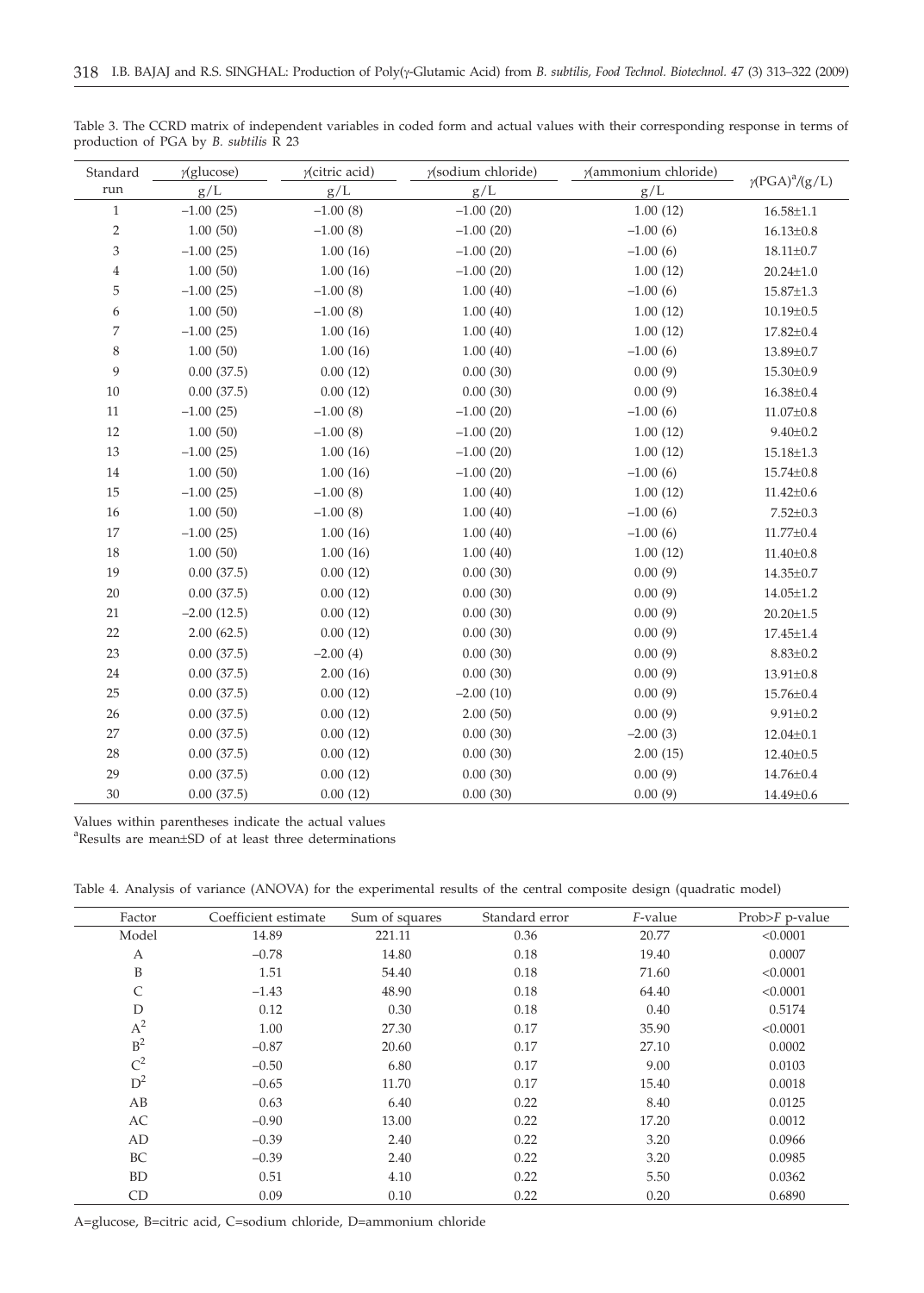Accordingly, three-dimensional graphs were generated for the pair-wise combination of the four factors, while keeping the other two at their centre point levels. Graphs for the three significant interactions are given here to highlight the roles played by these factors (Figs. 4a–c). From the central point of the contour plot the optimal process parameters were identified.

# *Effect of the addition of amino acids and TCA cycle intermediates*

Fig. 5 shows the effect of amino acids on PGA production. It was observed that none of the amino acids supported PGA production in *B. subtilis* R 23. Fig. 6 shows the effect of TCA cycle intermediates on PGA production. It was observed that  $\alpha$ -ketoglutaric acid at 5 mM supported maximum PGA production of 25.21 g/L. Other TCA cycle intermediates did not support PGA production. These results are in accordance with the results reported for PGA production (*8*,*18*).

Biosynthesis of PGA in bacteria is carried out in two steps. In the first step synthesis of L- and D-glutamic acid takes place, whereas in the second step these L- and D-glutamic acid units are joined together to form PGA. Endogenous L-glutamic acid is formed from  $\alpha$ -ketoglutaric acid in two different ways. In the absence of L-glutamine, the glutamate dehydrogenase pathway is used, in which L-glutamic acid is synthesized from  $\alpha$ -ketoglutaric acid and ammonium ions, with the synthesis being catalyzed by glutamate dehydrogenase (*23*). In the presence of L-glutamine, another pathway involving glutamine synthetase and glutamine-2-oxoglutarate aminotransferase is activated, in which formation of L-glutamic acid from a-ketoglutaric acid and L-glutamine is catalyzed by glutamine-2-oxoglutarate aminotransferase, and regeneration of glutamine from L-glutamic acid and ammonium sulphate is catalyzed by glutamine synthetase (*1*). The D-glutamic acid is presumed to be produced from L-glutamic acid through the indirect conversion



**Fig. 4.** Contour plot for PGA production: a) effect of glucose and citric acid, b) effect of glucose and sodium chloride, and c) effect of ammonium chloride and citric acid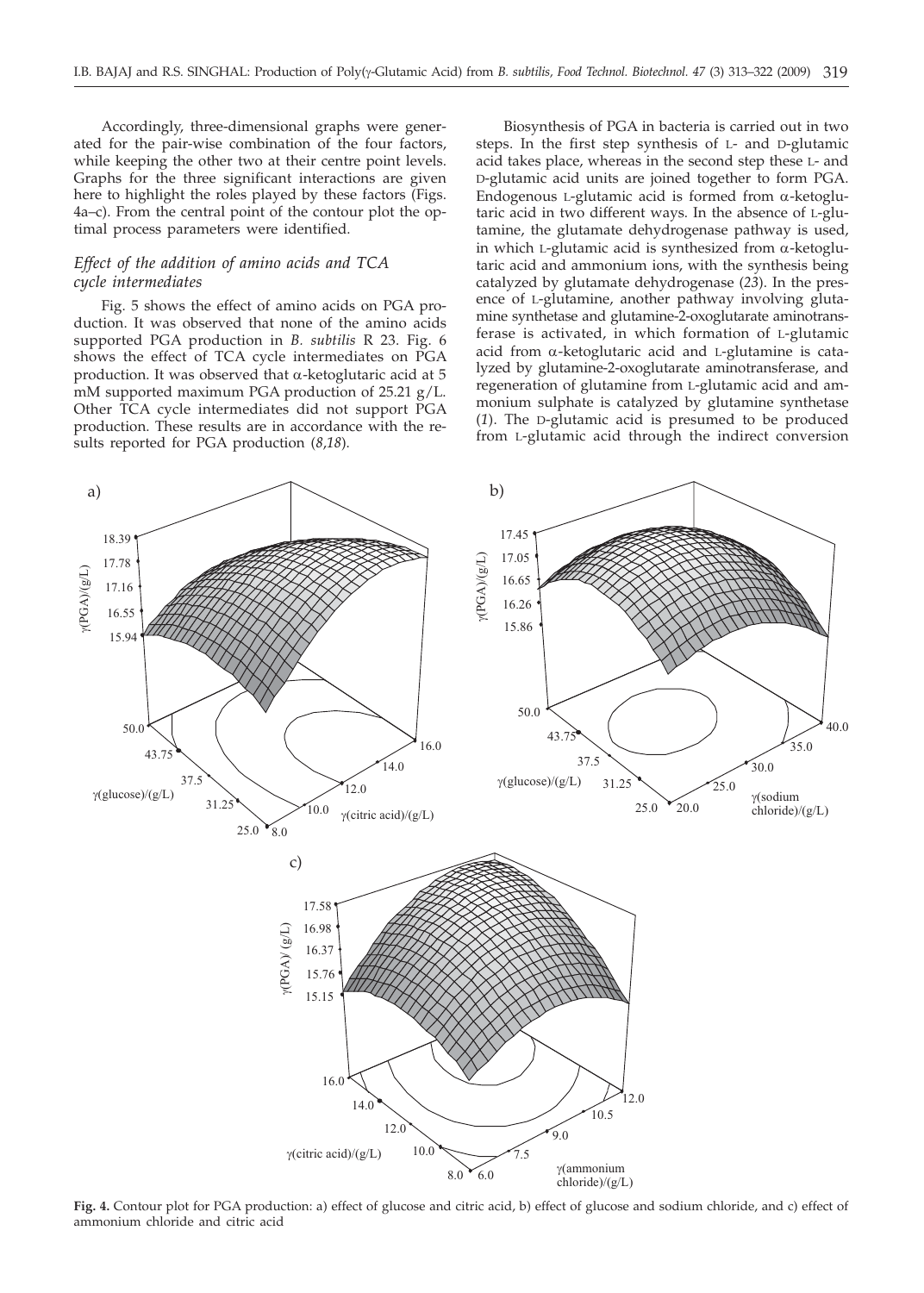

**Fig. 5.** Effect of amino acids on PGA production by *Bacillus subtilis* R 23



**Fig. 6.** Effect of TCA cycle intermediates on PGA production by *Bacillus subtilis* R 23

mechanism. In the first step, L-alanine is formed by transamination between pyruvic acid and L-glutamic acid. L-alanine thus formed is then converted into D-alanine by alanine racemase in the second step. In the third step, D-amino acid aminotransferase catalyses transamination between  $\alpha$ -ketoglutaric acid and D-alanine to produce D-glutamic acid and pyruvic acid (*24*,*25*). D- and L-glutamic acids are converted into PGA by using PGA synthatase complex (*26*).

It is also presumed that L-glutamic acid is produced from citric acid through isocitric and  $\alpha$ -ketoglutaric acids in the tricarboxylic acid (TCA) cycle, and PGA is polymerized from this glutamic acid (*27*). Kambourova *et al*. (*28*) suggested a-ketoglutaric acid as the direct precursor for glutamate and PGA synthesis.

Results obtained in the present study suggest that endogenous L-glutamic acid synthesis in *B. subtilis* R 23 may be carried out by glutamate dehydrogenase path-

way. Pathway involving glutamine synthetase and glutamine-2-oxoglutarate aminotransferase may not be effective for PGA production in *B. subtilis* R 23 as the yield of PGA did not increase after the addition of L-glutamine to the medium. Fig. 7 shows the profile of PGA production using the optimized medium. The maximum PGA production (25.38 g/L) was obtained after 48 h, after which the yield decreased. This could be attributed to the depletion of important medium constituents like glutamic acid, citric acid and glucose.



**Fig. 7.** Production profile of PGA by *B. subtilis* R 23 in the optimized medium

Since PGA is an extracellular, high molecular mass polymer, the culture medium becomes highly viscous with the progress of polymer production. This increased viscosity is likely to decrease the volumetric oxygen mass transfer, leading to oxygen limitation. Birrer *et al*. (*29*) reported the presence of 2,3-butanediol in cultures during fermentative production of PGA, indicating that the levels of oxygen in the medium were unsupportive of a fully aerobic mode of metabolism. The time-course of dry cell mass (DCM) in Fig. 7 also suggests oxygen limitation during fermentative production of PGA using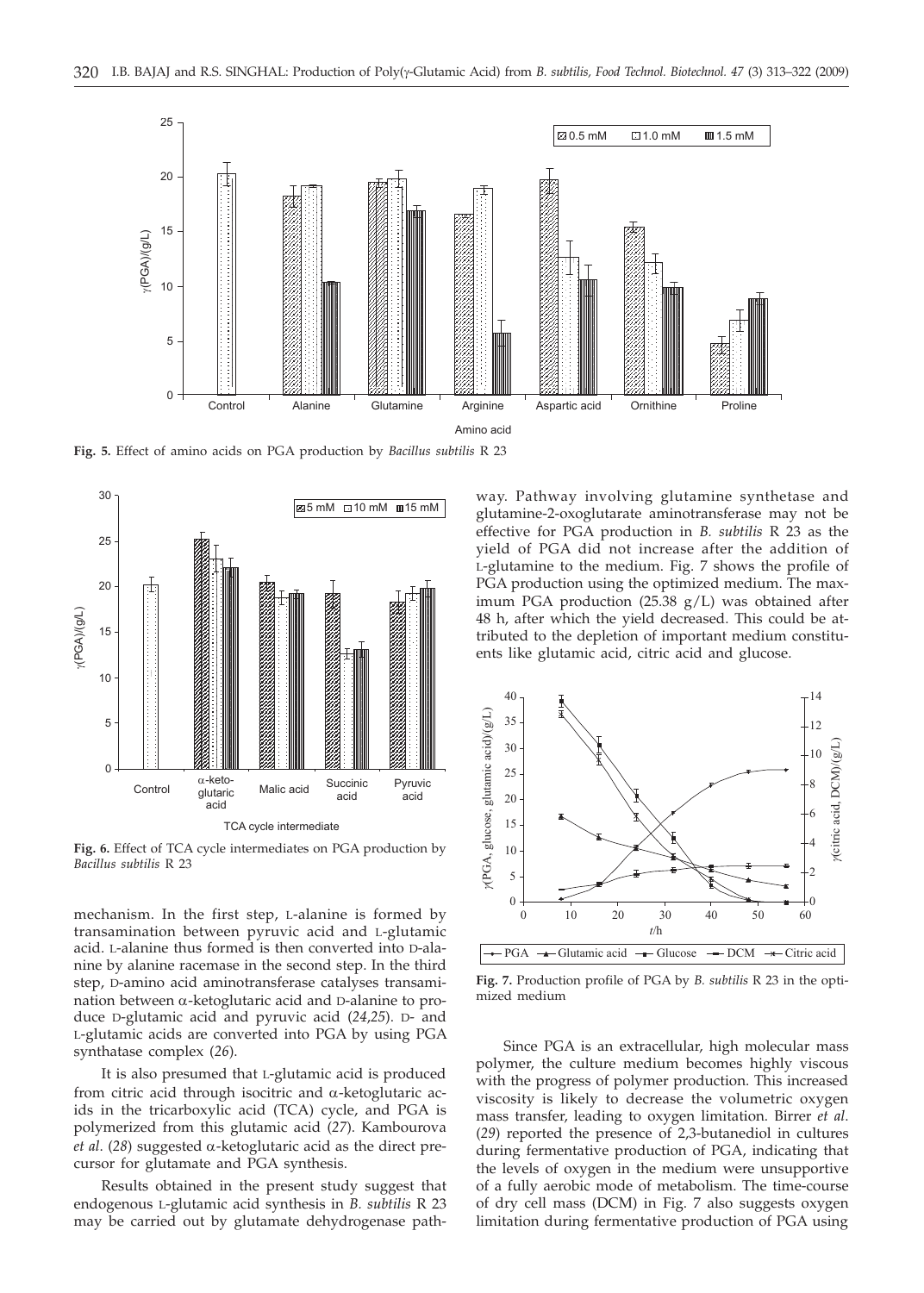*B. subtilis* R 23. However, Richard and Margaritis (*30*) did not find oxygen limitation to influence PGA production. According to these researchers, peak oxygen demand for PGA formation occurs during the early exponential growth phase but before PGA appears in the culture broth. As the broth viscosity and PGA concentration reach their maximum values during the late exponential growth phase and early stationary phase, very little oxygen is required thereafter. A decrease in production of PGA in the late stationary phase is mainly due to the decrease in mass transfer, attributable to high viscosity.

The PGA yield (25.38 g/L) with productivity of 0.53  $g/(L<sub>h</sub>)$  in the present study is quite high compared to the reports until now. The maximum PGA production reported until now by the most widely used strain *B. lichenifomis* ATCC 9945A is 23 g/L with productivity of 0.24 g/(L×h) (*21*). *B. subtilis* IFO 3335, which is also extensively studied for PGA production, could produce a maximum of 20 g/L of PGA with productivity of 0.4 g/(L×h) (*31*). PGA production reported from *B. subtilis* (*chungkookjang*), isolated from the traditional Korean seasoning, is 15.6  $g/L$  with productivity of 0.21  $g/(L \cdot h)$  (32). Maximum PGA production reported by Shih *et al*. (*20*) with *B. lichenifomis* CCRC 12826 was 19.62 g/L with productivity of 0.20  $g/(L<sub>h</sub>)$ . PGA yield obtained by using a mutated strain of *Bacillus licheniformis* CICC10099 was 16.9 g/L with productivity of  $0.21$  g/(L·h) (33).

## *PGA characterization*

## Molecular mass determination

The molecular mass of PGA obtained from *B. subtilis* R 23 was determined by gel permeation chromatography (GPC) and found to be over  $2.1 \cdot 10^6$  Da. It is known that the molecular mass of PGA varies from 105 to 106 Da depending on the species and the cultivation conditions used for its production (*1*). Environmental parameters and medium components used during fermentation have also been indicated to affect it. Under the conditions used in this study, the molecular mass of PGA produced by *B. subtilis* R 23 is comparable to the results obtained so far with other species. Whether the above factors affect the molecular mass of PGA produced by *B. subtilis* R 23 is yet to be determined.

# Amino acid analysis

Thin layer chromatography (TLC) was used to characterize the amino acids in the PGA obtained from *B. subtilis* R 23. Glutamic acid was the sole component of the 6 M HCl hydrolysate of the purified material. TLC of the hydrolysate performed on a cellulose plate and visualized with 0.2 % ninhydrin indicated a single spot with  $R_f$  value of 0.33, which was identical to that of authentic glutamic acid.

## *Sugar content*

Polysaccharide content in the purified PGA was tested by the phenol–sulphuric acid method. No sugar was detected in PGA, indicating that under the optimized fermentation conditions, *B. subtilis* R 23 did not produce polysaccharides as a by-product.

## **Conclusions**

By screening of various marine strains for PGA production, a good producer was identified as belonging to *Bacillus subtilis* sp. by 16S rRNA study, and named *B*. *subtilis* R 23. Sequential optimization of PGA production from *B. subtilis* R 23 was carried out. Plackett–Burman design was used to determine the effect of medium components on PGA production by *B*. *subtilis* R 23. Further optimization of the most significant factors by RSM showed complex nutrient interactions among them, and also increased the production of PGA from 7.64 to 25.38 g/L. Results of this study clearly indicate that optimization by sequential optimization approach is an effective way of optimizing PGA production.

# **References**

- 1. I.L. Shih, Y.T. Van, The production of poly-(y-glutamic acid) from microorganisms and its various applications, *Bioresour. Technol. 79* (2001) 207–225.
- *2.* F.F. Hezayen, B.H. Rehm, B.J. Tindall, E.R. Steinbüchel, Transfer of *Natrialba asiatica* B1T to *Natrialba taiwanensis* sp. nov. and description of *Natrialba aegyptiaca* sp. nov., a novel extremely halophilic, aerobic, non-pigmented member of the *Archaea* from Egypt that produces extracellular poly- (glutamic acid), *Int. J. Syst. Evol. Microbiol. 51* (2001) 1133– 1142.
- *3.* A. Goto, M. Kunioka, Biosynthesis and hydrolysis of poly- (g-glutamic acid) from *Bacillus subtilis* IFO3335, *Biosci. Biotechnol. Biochem. 56* (1992) 1031–1035.
- 4. Y.H. Ko, R.A. Gross, Effects of glucose and glycerol on  $\gamma$ --poly(glutamic acid) formation by *Bacillus licheniformis* ATCC 9945a, *Biotechnol. Bioeng. 57* (1998) 430–437.
- *5.* M.A. Cromwick, R.A. Gross, Investigation by NMR of metabolic routes to bacterial  $\gamma$ -poly(glutamic acid) using  $^{13}$ C--labeled citrate and glutamate as media carbon sources, *Can. J. Microbiol. 41* (1995) 902–909.
- *6.* I.B. Bajaj, S.S. Lele, R.S. Singhal, Enhanced production of poly(g-glutamic acid) from *Bacillus licheniformis* NCIM 2324 in solid state fermentation, *J. Ind. Microbiol. Biotechnol. 35* (2008) 1581–1586.
- *7.* R.D. Rufino, L.A. Sarubbo, B.B. Neto, G.M. Campos-Takaki, Experimental design for the production of tensio-active agent by *Candida lipolytica*, *J. Ind. Microbiol. Biotechnol. 35* (2008) 907–914.
- *8.* G. Du, G. Yang, Y. Qu, J. Chen, S. Lun, Effects of glycerol on the production of poly(g-glutamic acid) by *Bacillus licheniformis*, *Process Biochem. 40* (2005) 2143–2147.
- *9. The Prokaryotes*, *Vol. 3,* A. Balows, H.G. Truper, M. Dwarkin, W. Harder (Eds.), Springer Verlag, New York, USA (1968) pp. 3046–3070.
- *10.* P.H.A. Sneath: Endospore Forming Gram-Positive Rods and Cocci. In: *Bergey's Manual of Systematic Bacteriology, Vol. 2,* P.H.A. Sneath, N.S. Mair, M.E. Sharpe, J.G. Holt (Eds.), Williams & Wilkins, Baltimore, MD, USA (1986) pp. 1105–1130.
- *11.* R.L. Plackett, J.P. Burman, The design of optimum multifactorial experiments, *Biometrica*, *33* (1944) 305–325.
- *12.* C. Xiong, C. Shouwen, S. Ming, Y. Ziniu, Medium optimization by response surface methodology for poly- $\gamma$ -glutamic acid production using dairy manure as the basis of a solid substrate, *Appl. Microbiol. Biotechnol. 69* (2005) 390– 396.
- *13.* I.B. Bajaj, S.S. Lele, R.S. Singhal, A statistical approach to optimization of fermentative production of  $poly(\gamma$ -glutamic acid) from *Bacillus licheniformis* NCIM 2324, *Bioresour. Technol. 100* (2009) 826–832.